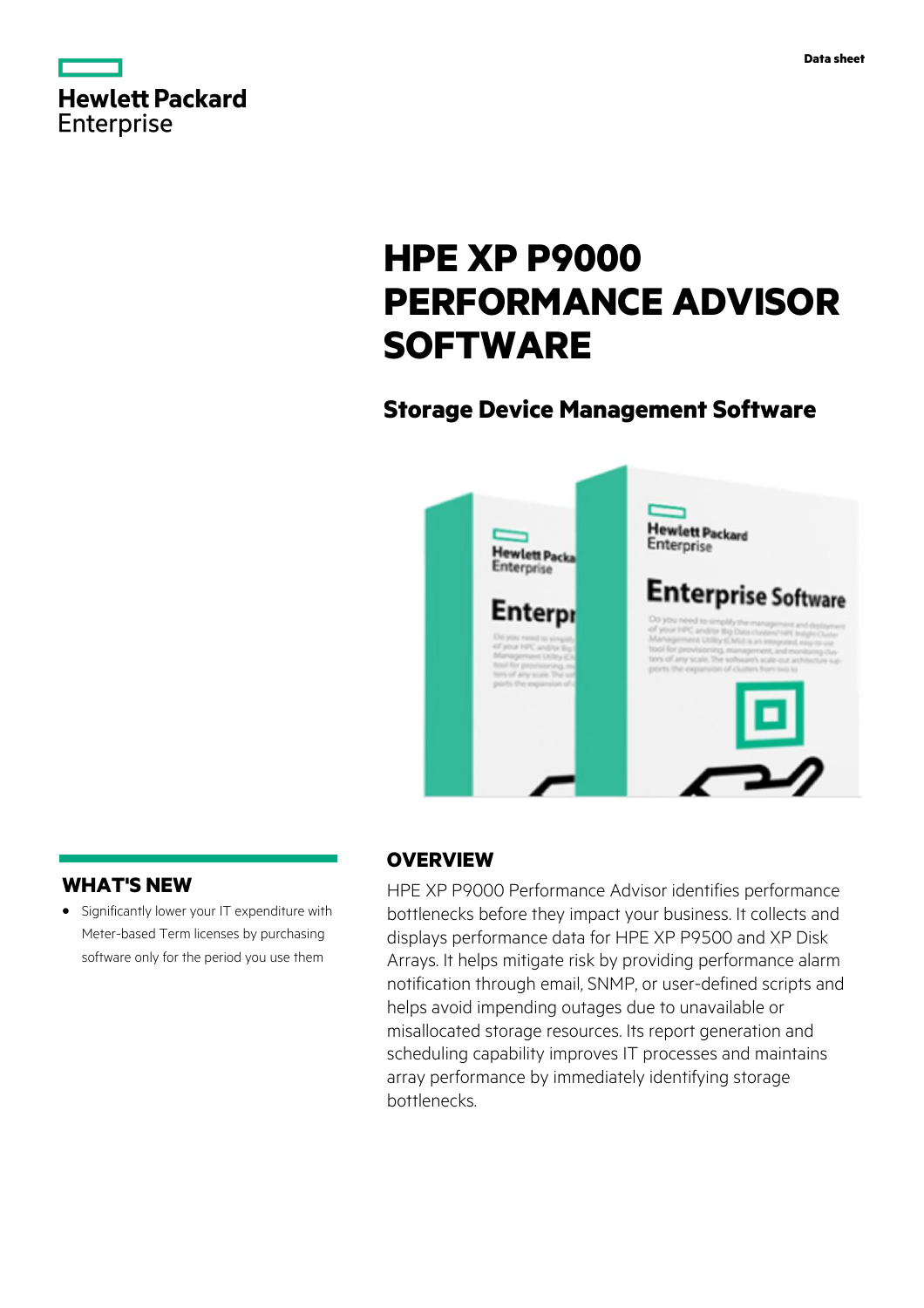Performance Advisor reduces complexity and accelerates resolution of problems by collecting information from multiple arrays across multiple sites, and allows you to drill down to the problem area. Its ability to collect up to 320 GB of historical data enables detailed trend analysis and makes it easier to analyze performance data at regular intervals. Its rich Command-Line User interface (CLUI) supports integration with third party software.

# **FEATURES**

#### **Accelerate Business Growth by Identifying Performance Bottlenecks Before they Impact your Business**

Easy-to-use Graphical User Interface provides a system view of all HPE XP P9500 Storage resources.

Extensive reporting capabilities and a large 320 GB database repository for detailed trend analysis.

Supports P9500, XP24000, XP20000, XP12000, XP10000, XP1024, XP128, XP512, and XP48 disk arrays and the SVS200.

Migrate data away from hot spots by using HPE XP P9000 Performance Advisor with HPE XP P9000 Tiered Storage Manager.

#### **Mitigate Risks with Automatic Alarm Notification through Email, SNMP or User-defined Scripts**

Monitor the performance of HPE XP P9500 Storage resources with automatic event notification via email, SNMP, and user generated scripts. Quickly identify and resolve problems.

Stay informed by running reports for periods as short as an hour and using charts to examine current performance.

#### **Reduce Costs of Performance Problems by Quickly Drilling Down to the Problem Area**

Quickly resolve problems with P9000Watch, a command line interface utility provided with HPE XP P9000 Performance Advisor. P9000Watch is designed for focused trouble-shooting and can capture data as frequently as every 10 seconds.

Reduce complexity by collecting and displaying performance data for HPE XP P9500 and XP Disk Arrays, multiple hosts and sites.

# **Technical specifications HPE XP P9000 Performance Advisor Software**

| <b>Supported hardware environment</b> | HPE XP P9500 Storage and HPE XP Disk Arrays                                                                                  |
|---------------------------------------|------------------------------------------------------------------------------------------------------------------------------|
| Warranty                              | HPE warrants only that the Software media will be free of physical defects for a period of ninety (90) days<br>from delivery |